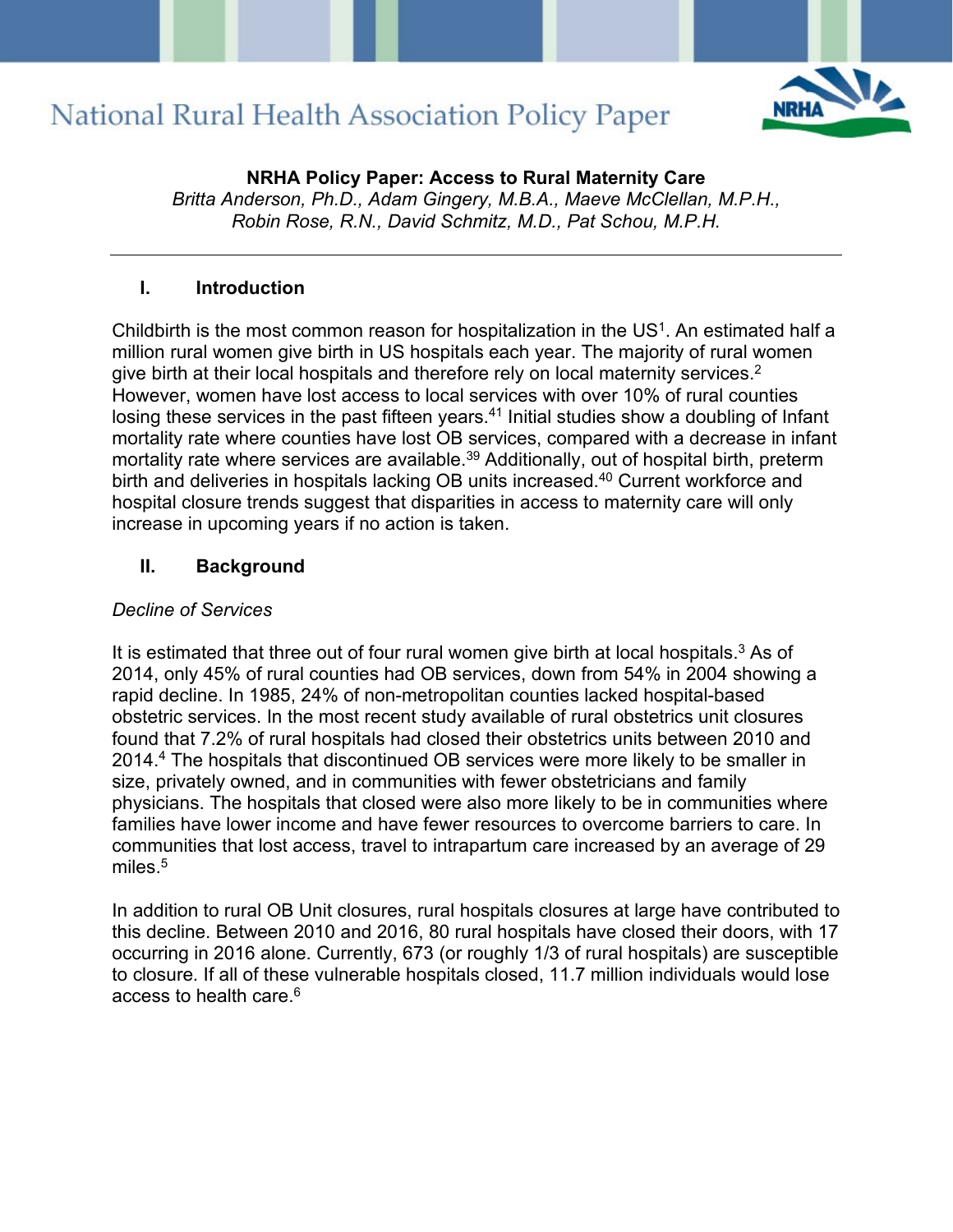



Hospital obstetric services in US counties, 2004-14

### *Barriers to Providing OB Services*

Financial challenges, such as the low Medicaid reimbursement and the high cost of malpractice insurance, are significant barriers to keeping financially stressed obstetrics units open in rural hospitals.<sup>7</sup> In 2010, Medicaid funded 45% of all births nationally,<sup>8</sup> and women giving birth in rural hospitals were more likely than urban women to be covered by Medicaid (51% of rural women compared to 39% of urban). <sup>9</sup> The high rate of births covered by Medicaid poses a financial challenge for rural hospitals as Medicaid's reimbursement for childbirth is about half that of private insurers. Malpractice premiums to cost as much as \$85,000 to \$200,000 varying by state for physicians who are delivering babies. 10

### *Quality of Care and Birth Outcomes*

Local hospitals not only make services more convenient to access, but they also allow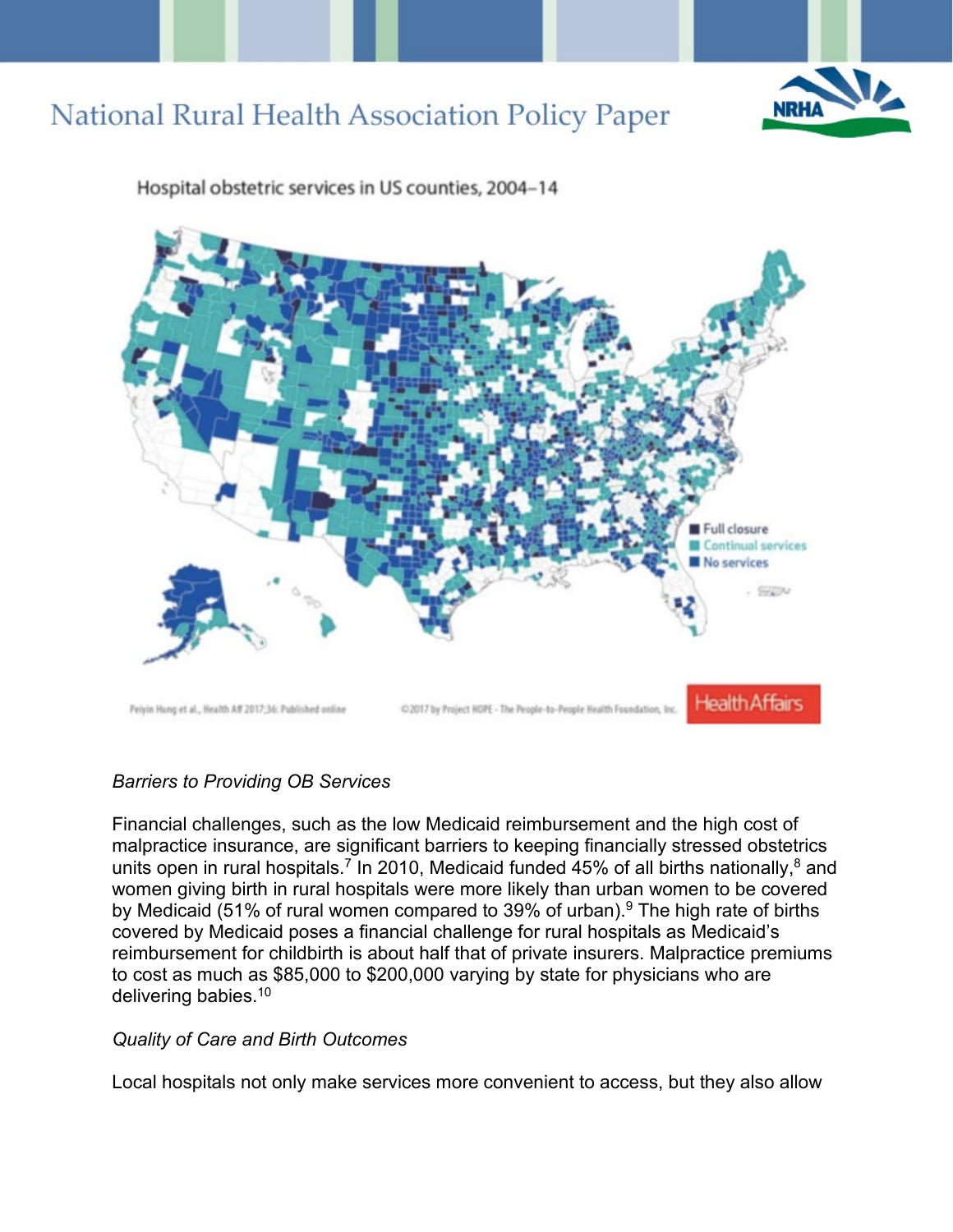

women to give birth in their local community near family and friends. When women receive maternity services in rural facilities, the quality of care has been found to be comparable to urban and large-volume facilities on a variety of metrics. <sup>11</sup> More research is needed to inform evidenced- based recommendations regarding the minimum number of annual births associated with high- quality care.

Lack of access to care is clearly associated with adverse outcomes. Out of hospital birth, birth in non-OB unit hospital settings and preterm birth had increased in counties where OB units closed.<sup>40</sup> Moreover, studies have also found an increase in infant mortality rate where OB services are not provided. 39

#### *Workforce Shortages*

Maternity care services are provided by family practice physicians, obstetricians, certified nurse midwives, and general surgeons. Staffing for maternity care varies significantly among states. 12 Many rural areas have a shortage of providers with advanced training in maternity care. There also has been a declining number of family physicians providing obstetric services in both urban and rural areas across the country. <sup>13</sup> Reasons for this decline among family physicians include changes in the hospitals, fear of a malpractice lawsuit, and inability to keep up training, among others. <sup>14</sup> Recent interviews with rural hospitals in nine states revealed that hospitals with lower birth volume were more likely to have family physicians and general surgeons attending deliveries compared with hospitals with high birth volume, that more frequently had obstetricians and midwives attending deliveries. 15

A rural hospital in Midwestern state performed a service line analysis on profitability of obstetrical care which concluded the net financial loss for providing OB care was over \$800,000 per year. They delivered 120 babies in the year that was studied, which then averages a financial loss of over \$6,800 per birth. Two things stand out in this analysis. Being a rural hospital, patient volume is not sufficient to offset the large stream of overhead costs associated with the OB's practice. Secondly, though the physicians would be unable to produce tangible metrics like relative value units, gross charges, and/or collections relative to their urban peers, the thought of incentive-based compensation is not typically a consideration in their contracts. Thus, to be able to be market competitive for wages, guarantees that approach or even exceed median compensation targets are granted. In addition, rather than lose an OB provider retention bonuses are given as they are much less expensive than the associated costs for recruiting and employing a new provider.

There are a variety of personal and professional factors that contribute to the shortage of obstetricians and family practice physicians who provide obstetrics in rural areas. 16 Many obstetricians prefer to work in urban centers where they are not isolated from other specialty or obstetrics providers. Rural obstetricians and family practice physicians who provide obstetric services may not have nearby colleagues who are also providing obstetrics services with whom they can consult or share responsibility. This isolation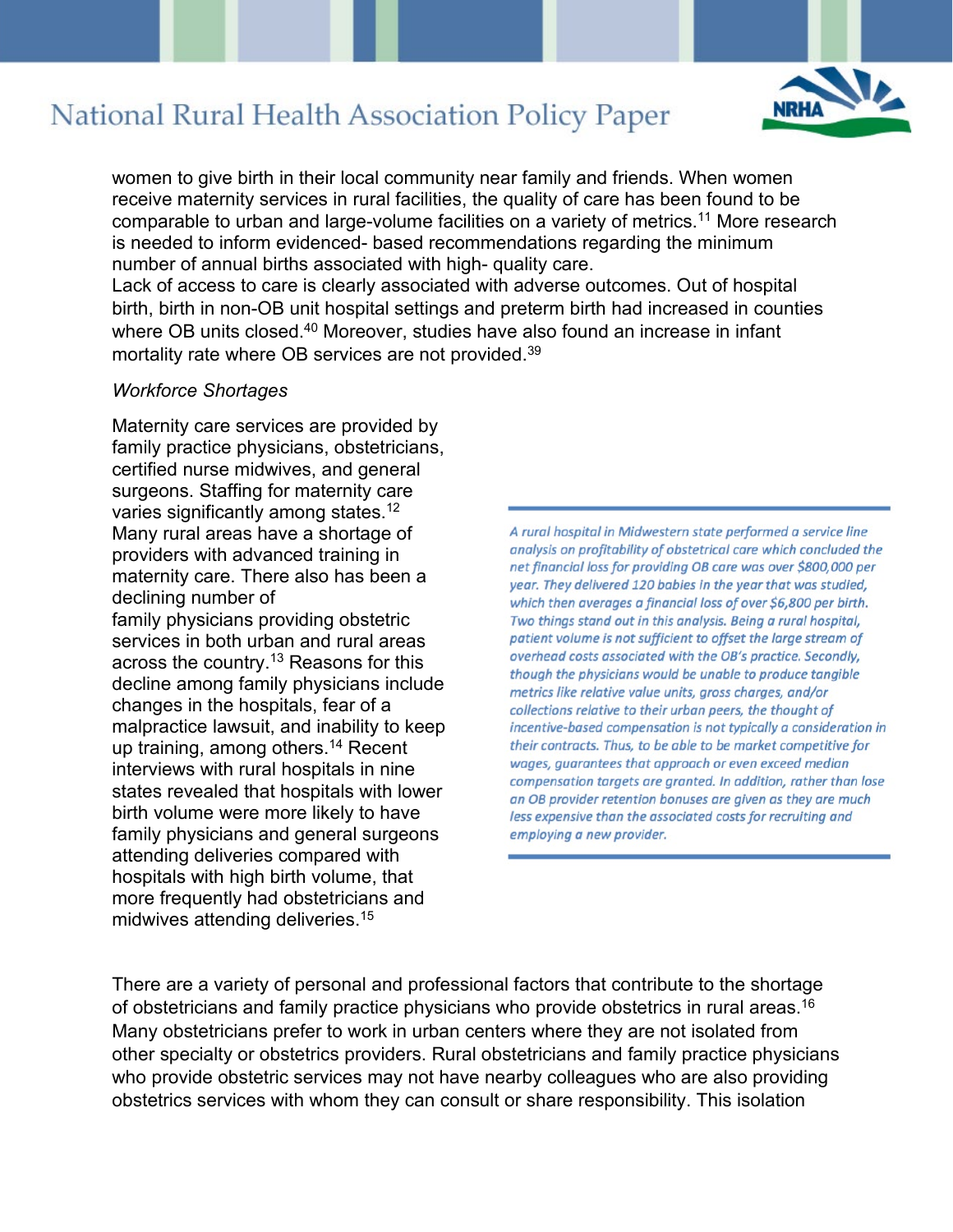can result in working long and unpredictable work hours. This lack of control and predictability in work schedule has been found to be associated with reduced career satisfaction and increased burnout among physicians, including obstetriciangynecologists. 17

Compensation for providers is another barrier. According to the American Medical Group Association (AMGA) survey, over the course of the past 5 years, the average compensation for obstetrician-gynecologists physicians has grown 10%, with a steep increase of 4% seen in the last year alone. For a CAH to provide 24/7 obstetriciangynecologists support coverage cost for three full-time providers to share on-call coverage has increased nearly \$92,000 in the past five years.

In order to provide obstetrics services, physicians need to have another physician and/or surgeon provide backup C-section coverage and there must be anesthesia services available within 30 minutes from decision to incision. <sup>18</sup> Certified registered nurse anesthetists (CRNA) provide the vast majority of anesthesia services in rural facilities, but again there is significant variation among states. In 2001, states were allowed to opt-out of the reimbursement requirements that CRNA must have physician supervision. At this time, 17 states have opted- out. For example, where 44% of facilities in VT had an anesthesiologist, none of the facilities in Iowa had an anesthesiologist. In Iowa (the first state to opt-out of the physician supervision reimbursement requirement in 2001), 87% of the hospitals employed CRNAs only<sup>7</sup>. The small number of births in rural hospitals makes employing specialty providers, including obstetricians and anesthesiologists challenging.

### **III. Statement of the Issue**

Taking no action is likely to result in further OB unit closures, increase travel distance for mothers and adverse outcomes for mothers and babies.

#### *Long travel distances for obstetrics services and delivery*

In a study by Hung et al published in 2016 in Health Services Research, researchers found that the average travel distance to obstetrics services was 9-65 miles for rural women.<sup>19</sup> Drive-times to maternity care have been found to vary significantly with some states having as few as 56% of their reproductive-aged women within a 30-minute drive to the hospital with maternity care.<sup>20</sup> A few state-level studies have linked distance to care with negative health outcomes. Drive time was associated with premature delivery in a study of women in Georgia. Those who are required to drive 45 minutes or more to their delivery hospital were 1.53 times more likely to have a premature delivery than women who have to drive less than 15 min.<sup>21</sup> Where OB units have closed, the average travel distance to the nearest hospital has increased to 29 miles. 7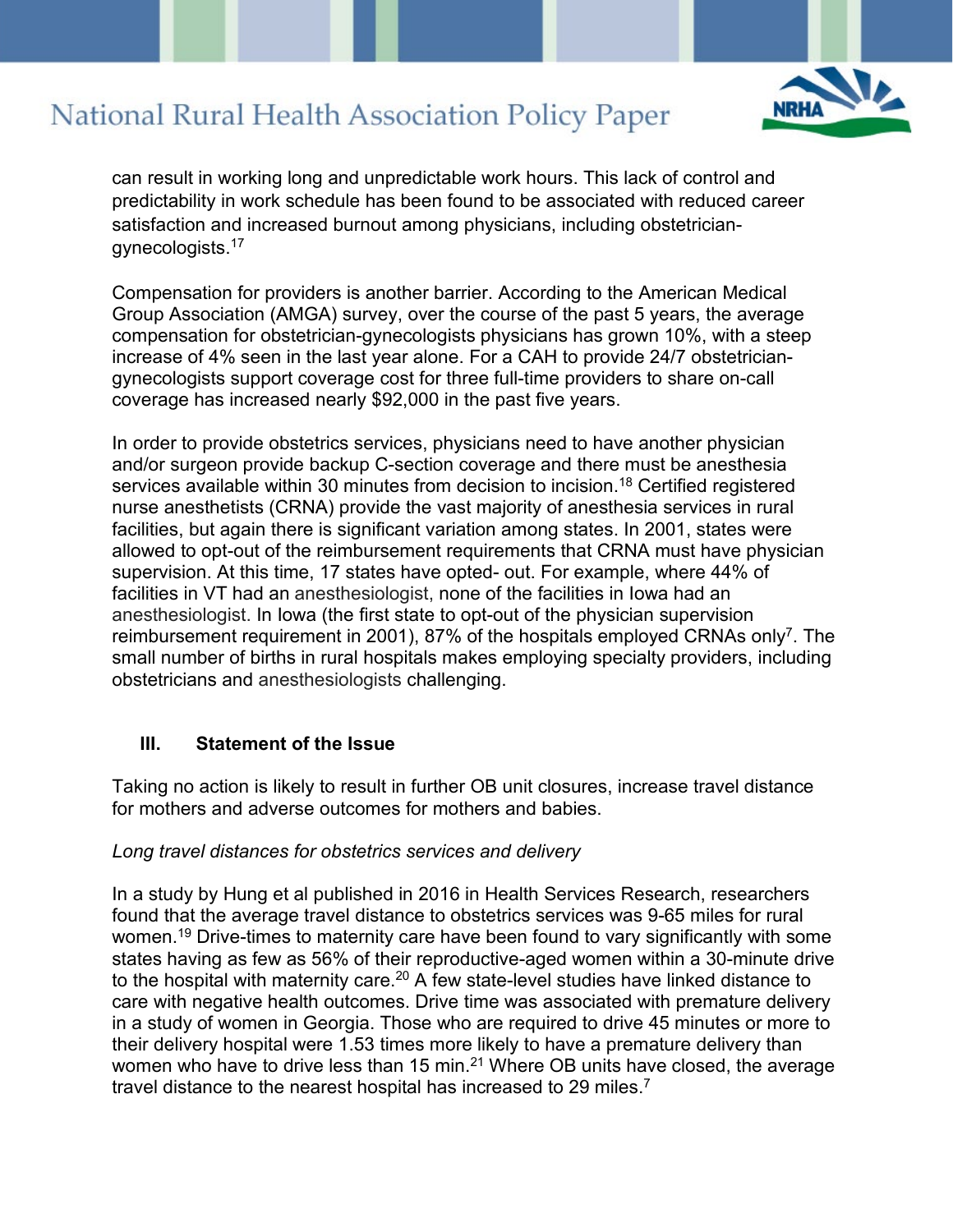

Some women choose to temporarily relocate to the city where they can deliver in a larger facility. However, in order to relocate, women must have the social and/or financial resources to be able to afford a place to stay and time away from work. Relocating also requires that women must deliver away from their community of friends and family that would otherwise be around to support them during this important time.

#### *Long travel distances for prenatal care*

Not only are long travel distances challenges around the time of delivery, but traveling long distances for routine prenatal care visits throughout pregnancy can be a significant burden. The extra time and planning required are especially difficult for the already vulnerable rural populations who may have financial constraints or transportation barriers. The Hung et al 2016 study interviewed 306 rural obstetrics unit closures in nine states and reported that women still had access to prenatal care in most communities when obstetrics units closed. However, when prenatal visits were no longer available, rural women had to travel 25- 41 miles to the nearest hospital for prenatal care. Cohen and Coco (2009) found that prenatal care was more than five times more likely to be provided by a family physician in non-Metropolitan Service Areas (MSAs) – more rural areas – compared with MSAs. While the total number of prenatal visits in non-MSAs remained stable in this study, there was a greater decline in prenatal services by family physicians in non-MSA areas compared with MSA areas. Further research is needed to better understand the impact of these trends.

Rural women have been found to initiate prenatal care later in pregnancy than non-rural women<sup>22</sup>; however, more recent research is needed to update these findings as these national studies are over a decade old. At least one more recent state-level study suggests that the initiation of prenatal care does not differ between rural and non-rural locations.<sup>23</sup> Though distance to prenatal care is likely to be a factor, some research on the delays in prenatal services suggest that individual-level factors may be a cause. A recent interview study with 24 rural mothers explained their reasons for their delay in seeking prenatal care as being unaware that they were pregnant, being in denial or ashamed that they were pregnant, or being unaware of that prenatal care was important. 24

#### *Increasing rates of non-indicated induction and C-sections*

Between 2002 and 2010, the rates of non-indicated labor inductions in the United States rose faster in rural areas than urban areas.<sup>25</sup> A study of women in Canada found that women had to travel to a local health area for maternal care were 1.3 times more likely to undergo induction of labor than women who did not have to travel.<sup>26</sup> More research is needed to investigate whether there is an association between distance to services and these trends in the United States. Women may elect to schedule a C-section or have a non-indicated induction (which is an induction that does not have a medical basis) when they are concerned about getting to the hospital in time for delivery from an isolated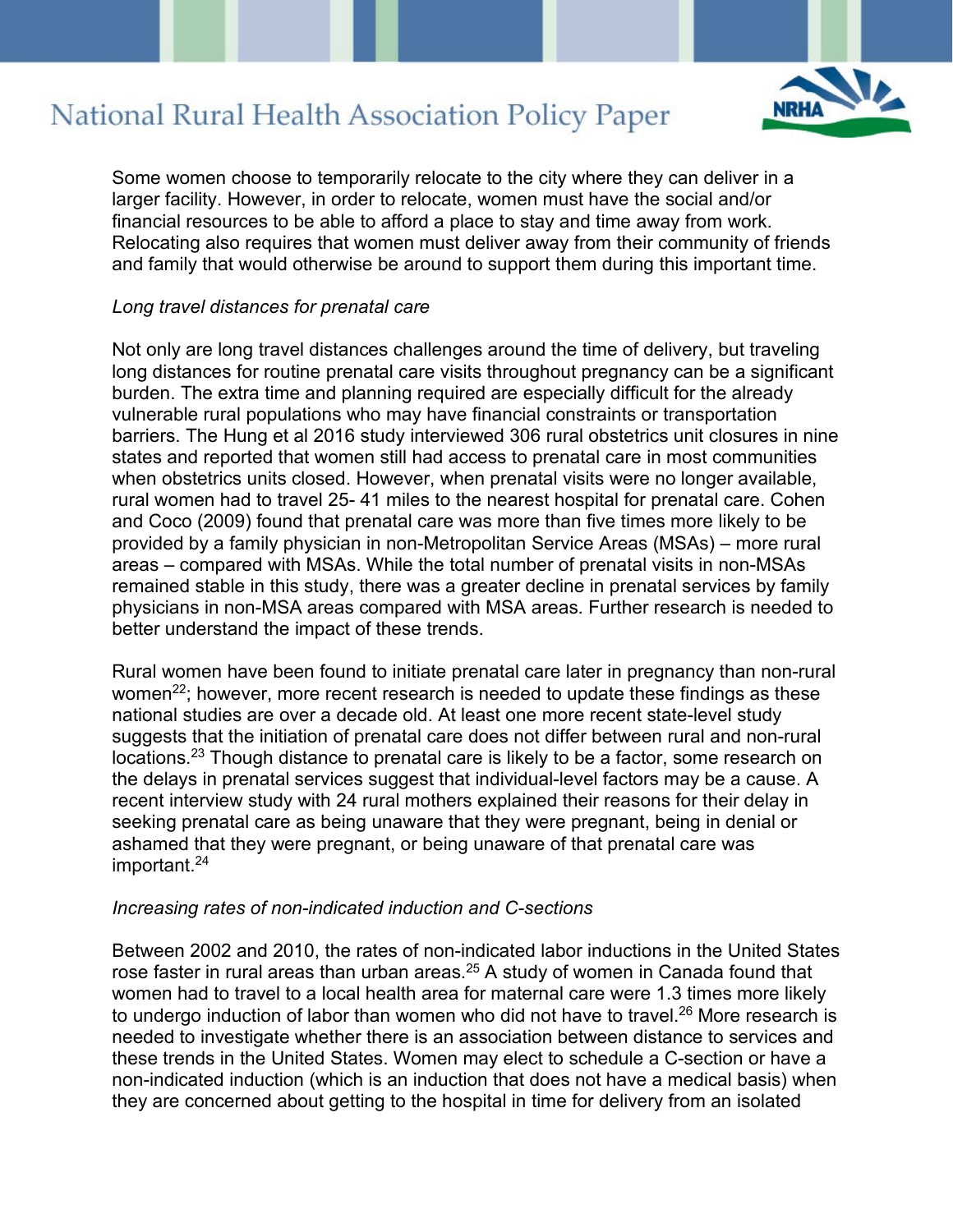

rural area.

### **IV. Analysis of Current NRHA Policy Positions Relevant to the Issue**

Policies need to ensure that rural women continue to have access to maternity services. NRHA supports the following policy considerations:

- Additional research funding:
	- o Do rural women who deliver in an urban location receive adequate followup care in their rural community?
	- $\circ$  Are rural women more likely to deliver in the emergency department than suburban or urban women? Has this rate changed with the increased closure of rural obstetric units?
	- $\circ$  How significant are the financial or emotional burden on rural women who have to deliver in hospital outside of their community (relocate for delivery). How do they overcome these added burdens?
	- $\circ$  How do hospital closures impact the time to initiation of, quality of, or amount of prenatal care received by rural women?
	- o Is there an association between distance to services and trends in nonindicated induction in the United States?
	- $\circ$  How will continued hospital closures and obstetrics unit closures affect the immediate and long-term health outcomes of rural women and children?
- Barriers to OB Rural Practice
	- o Medicaid Reimbursement
	- o Liability insurance costs and Tort Reform (ACOG influence)
		- **Low volume provider protection**
	- o Decrease focus of OB care with primary care practice
	- $\circ$  C-Section Support another OB physician/surgeon/anesthesia availability
- Workforce
	- $\circ$  Medical providers trained in OB Care less number of primary care; use of midwives/GME
	- o Maintaining skill sets for delivery
	- o Birthing centers in rural areas
	- o Family practice physicians play an essential role in keeping maternity care services in rural communities. NRHA supports rural family practice physicians in this important role, and encourages them to provide maternity services. NRHA supports policy changes that encourage and support family practice physicians in providing maternity care services in rural America.
	- o NRHA views advance practice nurses and midwives as valuable providers or maternity care services and supports the expansion of the scope of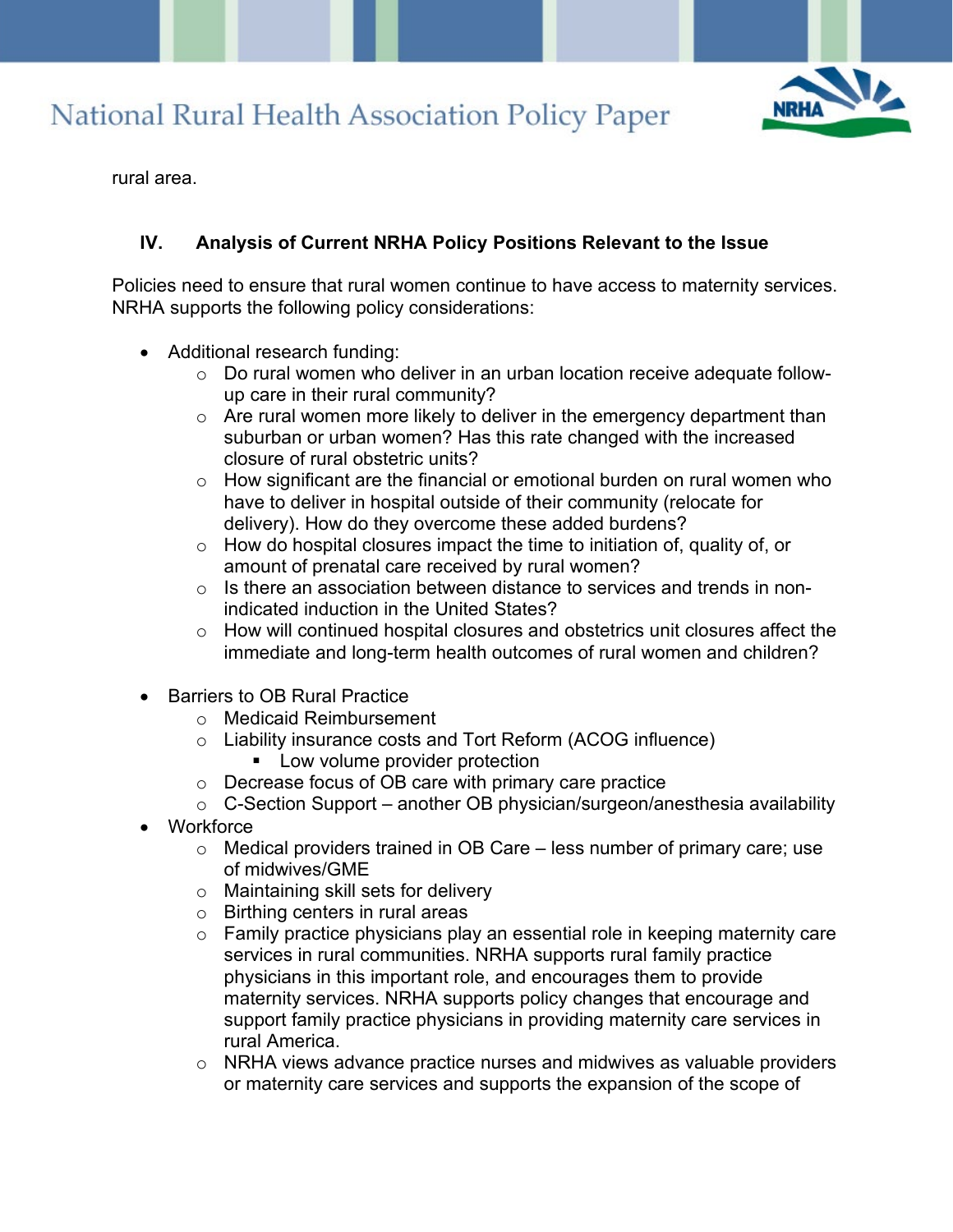

practice among these providers in order to maintain or improve access to local maternity care for rural women.

- o Addressing the high costs of malpractice insurance may make it more economically viable for family practice physicians to continue providing obstetrics care in rural areas.
- o NRHA supports providing more rural residencies for family practice physicians that allow residents to perform more deliveries.
- o NRHA supports the Improving Access to Maternity Care Act (H.R. 1209) and other efforts to create a designation for areas that lack maternity providers – a professional shortage area for maternity providers.
- o
- Regionalization and Access to OB Care
	- o NRHA supports policies that keeps struggling facilities open in order to keep maternity services local for rural women, such as the Save Rural Hospital Act.
	- $\circ$  Pre and postnatal care getting rides to and from (uber?)
	- o Housing for moms near delivery. In the Alaskan model, pregnant women stay at the hospital or neighboring area for the last 30 days before delivery as way to ensure best delivery care and maternal infant outcomes. There are many policy issues to consider – impact on short term disability, employer FMLA, societal norm, and overall cost to the system. Alaska went from having the second highest infant mortality rate in the 1980's to having the lowest infant mortality rate in US through regionalization of the perinatal care system.42
	- o Cost of re-starting OB services
	- $\circ$  Health Department resurgence of Maternal Child Care and connect with WIC
		- Community health worker
		- **Incentive programs**
- OB Services Quality Care
	- o Golden Hour of OB Delivery/training for EMS/ED/other personnel (ALSO course (https://www.aafp.org/cme/programs/also/faq/alsopublications.html))
	- $\circ$  Competency standards rural hospitals
	- $\circ$  Telehealth funding for pre and postnatal care. NRHA supports the use of telehealth and other technologies to facilitate the delivery of maternity and pediatric services so that women can receive care in facilities within their own community.
	- $\circ$  Best practice examples GAHS; others
	- o Development of measurable outcomes
- State and Federal Policy for Maternal Services in sync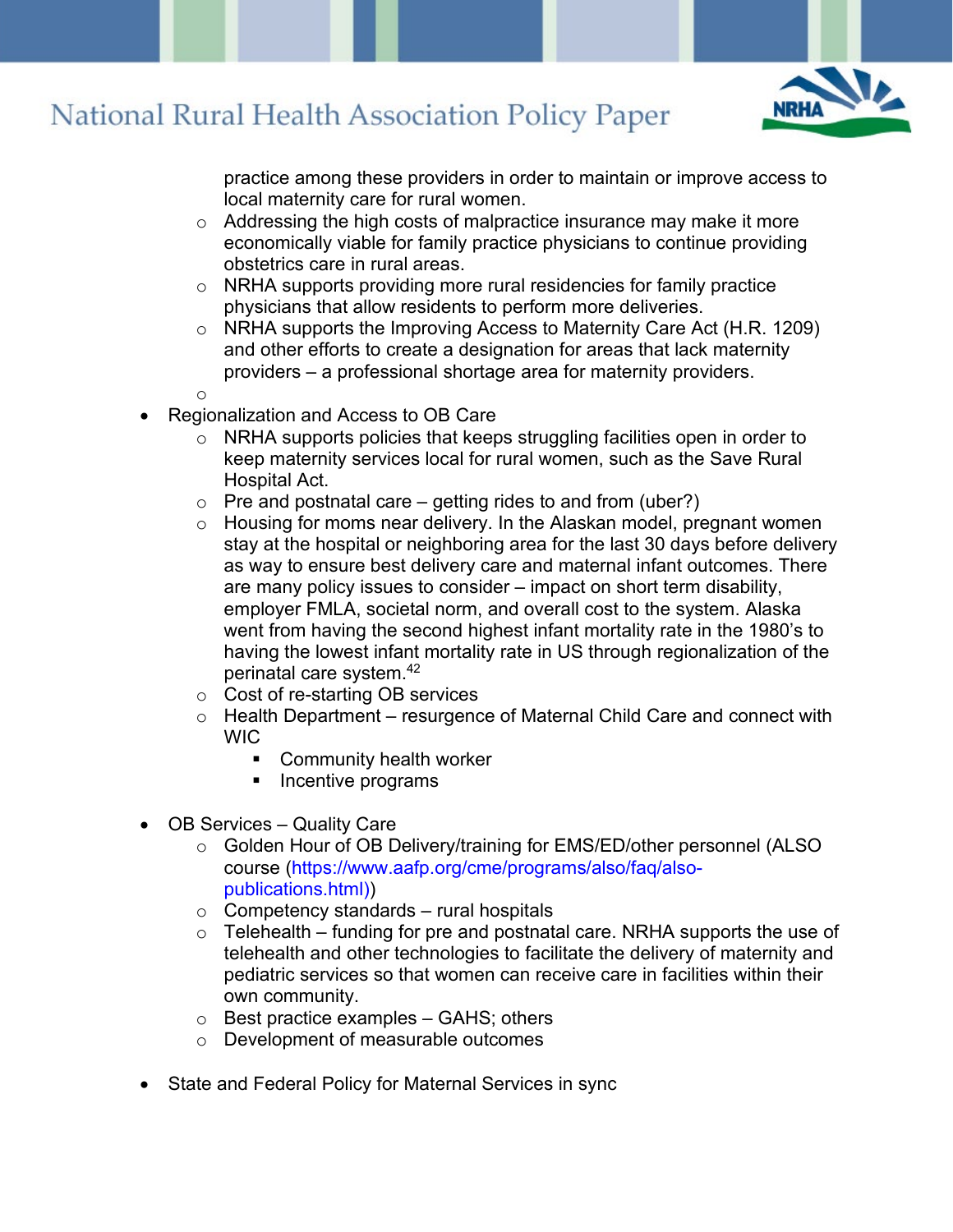

### **Reference List**

- 1. https://www.hcup-us.ahrq.gov/faststats/NationalDiagnosesServlet
- 2. Kozhimannil, K. B., Casey, M. M., Hung, P., Prasad, S., & Moscovice, I. S. (2016). Location of childbirth for rural women: implications for maternal levels of care. *American journal of obstetrics and gynecology*, *214*(5), 661- e1.
- 3. Kozhimannil, K. B., Casey, M. M., Hung, P., Prasad, S., & Moscovice, I. S. (2016). Location of childbirth for rural women: implications for maternal levels of care. *American journal of obstetrics and gynecology*, *214*(5), 661-e1.
- 4. Hung, P., Kozhimannil, K. B., Casey, M. M., & Moscovice, I. S. (2016). Why are obstetric units in rural hospitals closing their doors?. *Health services research*, 51(4), 1546–1560.
- 5. Hung, P., Kozhimannil, K. B., Casey, M. M., & Moscovice, I. S. (2016). Why are obstetric units in rural hospitals closing their doors?. *Health services research*, 51(4), 1546–1560.
- 6. https://www.ruralhealthweb.org/advocate/save-rural-hospitals
- 7. Pinto, M., Rochat, R., Hennink, M. et al. Matern Child Health J (2016) 20: 1349. doi:10.1007/s10995-016-1995-z
- 8. Markus AR, Andres E, West KD, Garro N, Pellegrini C. Medicaid Covered Births, 2008 Through 2010, in the Context of the Implementation of Health Reform. Womens Health Issues. Sept-Oct 2013; 23(5):e273-e280; and Erratum, Nov 2013; 23(6); e411.Please note: US totals revised in Erratum published Nov 2013; please see:http://www.ncbi.nlm.nih.gov/pubmed/23993475. http://kff.org/medicaid/state-indicator/births-financed-bymedicaid/?currentTimeframe=0&sortModel=%7B%22colId%22:%22Location%22, %22sort%22:%22asc%2 2%7D
- 9. Kozhimannil, K. (2014). Rural-urban differences in childbirth care, 2002-2010, and implications for the future. *Medical care*, *52*(1), 4.
- 10. "Rising Cost of OB/GYN Medical Malpractice Insurance." EQuoteMD. MedMal Lead Source, LLC.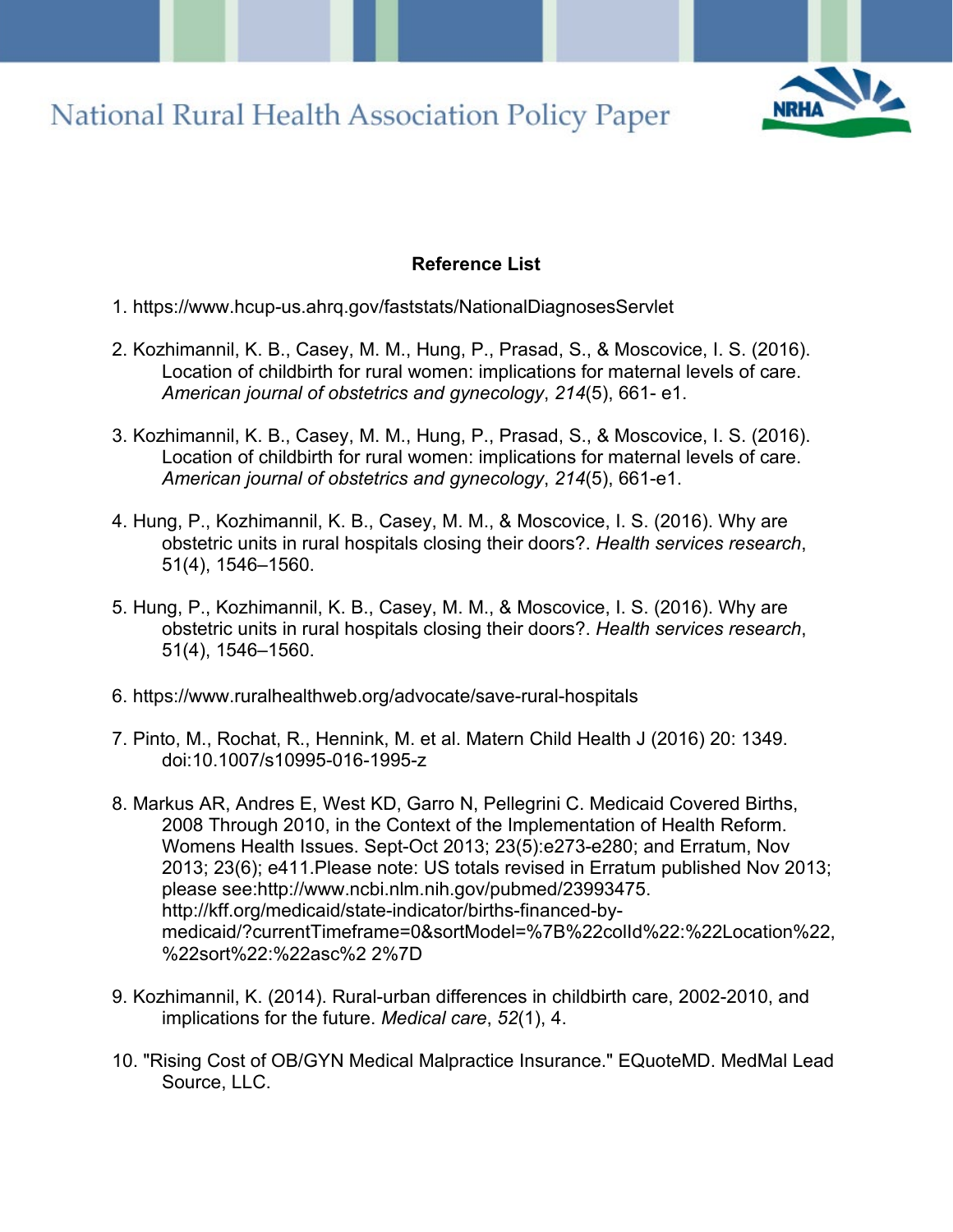

- 11. Friedman, A. M., Ananth, C. V., Huang, Y., D'Alton, M. E., & Wright, J. D. (2016). Hospital delivery volume, severe obstetrical morbidity, and failure to rescue. *American Journal of Obstetrics and Gynecology*, *215*(6), 795-e1. Peiyin Hung, M. S. P. H., Maeve McClellan, B. S., Casey, M., & Shailendra Prasad, M. B. B. S. (2013). Obstetric Services and Quality among Critical Access, Rural, and Urban Hospitals in Nine States. Policy Brief*: University of Minnesota Rural Health Research Center.* Snowden, J. M., Cheng, Y. W., Emeis, C. L., & Caughey, A. B. (2015). The impact of hospital obstetric volume on maternal outcomes in term, non–low-birthweight pregnancies. *American journal of obstetrics and gynecology*, *212*(3), 380-e1. Kozhimannil, K. B., Hung, P., Prasad, S., Casey, M., McClellan, M., & Moscovice, I. S. (2014). Birth volume and the quality of obstetric care in rural hospitals. *The Journal of Rural Health*, *30*(4), 335-343.
- 12. Kozhimannil, K. B., Henning-Smith, C., & Hung, P. (2016). The Practice of Midwifery in Rural US Hospitals. *Journal of Midwifery & Women's Health*, *61*(4), 411-418.
- 13. Cohen, D., & Coco, A. (2009). Declining trends in the provision of prenatal care visits by family physicians. *The Annals of Family Medicine*, *7*(2), 128-133.
- 14. Avery Jr, D. M. (2014). The Declining Number of Family Physicians Practicing Obstetrics: Rural Impact, Reasons, Recommendations and Considerations. *American Journal of Clinical Medicine*, 10(2), 70-78.
- 15. Kozhimannil, K. B., Casey, M. M., Hung, P., Han, X., Prasad, S., & Moscovice, I. S. (2015). The rural obstetric workforce in US hospitals: Challenges and opportunities. *The Journal of Rural Health*, *31*(4), 365-372.
- 16. Avery Jr, D. M. (2014). The Declining Number of Family Physicians Practicing Obstetrics: Rural Impact, Reasons, Recommendations and Considerations. *American Journal of Clinical Medicine*, 10(2), 70-78. Anderson, B. L., Hale, R. W., Salsberg, E., & Schulkin, J. (2008). Outlook for the future of the obstetriciangynecologist workforce. *American journal of obstetrics and gynecology*, *199*(1), 88-e1.
- 17. Anderson, B. L., Hale, R. W., Salsberg, E., & Schulkin, J. (2008). Outlook for the future of the obstetrician- gynecologist workforce. *American journal of obstetrics and gynecology*, *199*(1), 88-e1.
- 18. Boehm, Frank H. (2012). Decision to incision: time to reconsider. American Journal of Obstetrics & Gynecology, Volume 206, Issue 2, 97-98
- 19. Hung, P., Kozhimannil, K. B., Casey, M. M., & Moscovice, I. S. (2016). Why are obstetric units in rural hospitals closing their doors?; *Health services research*,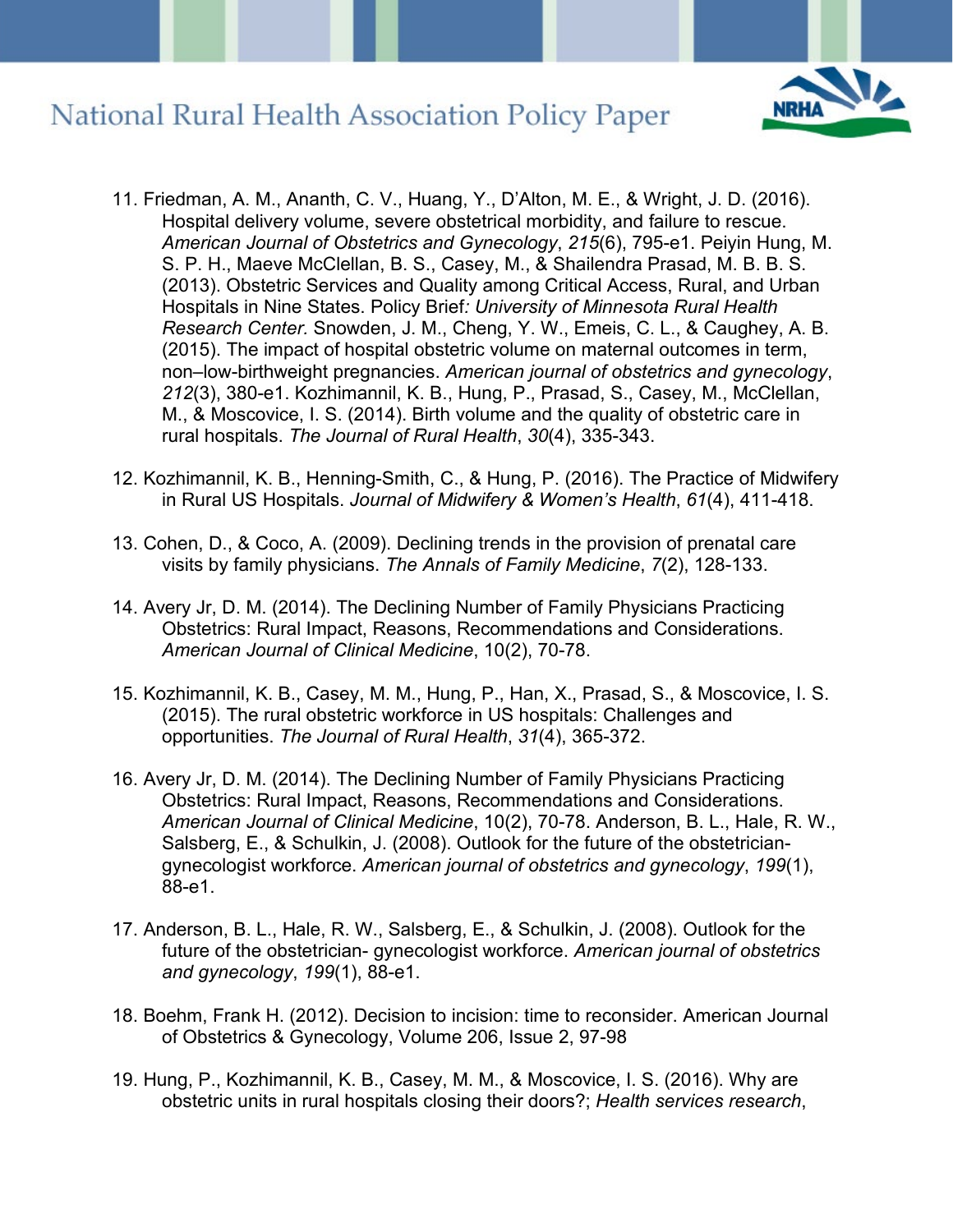

51(4), 1546–1560.

- 20. Rayburn, W. F., Richards, M. E., & Elwell, E. C. (2012). Drive times to hospitals with perinatal care in the United States. *Obstetrics & Gynecology*,*119*(3), 611- 616.
- 21. Anderson, A. (2013). *The influence of proximity of perinatal services on preterm birth rates in non- metropolitan Georgia, 1999–2009*. Atlanta, GA: Rollins School of Public Health, Emory University. https://etd.library.emory.edu/file/view/pid/emory:dw726/etd/emory:dw6zp/anderso n\_dissertation.pdf. Accessed August 15, 2015.
- 22. Larson, E. H., Hart, L. G., & Rosenblatt, R. A. (1997). Is non-metropolitan residence a risk factor for poor birth outcome in the US?. *Social science & medicine*, *45*(2), 171-188; Lishner DM, Larson EH, Rosenblatt RA, Clark SJ. Rural Maternal and Perinatal Health. In: Ricketts TC, ed. Rural Health in the United States. New York, NY: Oxford University Press; 1999:134–149; Peck J, Alexander K. Maternal, infant, and child health in rural areas: a literature review. In: Gamm L, Hutchinson L, Dabney B, Dorsey A, eds. Rural Healthy People 2010: A Companion Document to Healthy People 2010, Volume 2. http://srph.tamhsc.edu/centers/rhp2010/Volume2.pdf. Published in 2003. Accessed May 2012.
- 23. Epstein, B., Grant, T., Schiff, M., & Kasehagen, L. (2009). Does rural residence affect access to prenatal care in Oregon?. *The Journal of Rural Health*, *25*(2), 150-157.
- 24. Meyer, E., Hennink, M., Rochat, R. et al. Matern Child Health J (2016) 20: 1358. doi:10.1007/s10995- 016-1997-x
- 25. Kozhimannil, K. (2014). Rural-urban differences in childbirth care, 2002-2010, and implications for the future. *Medical care*, *52*(1), 4.
- 26. Kornelsen, J., Moola, S., & Grzybowski, S. (2009). Does distance matter? Increased induction rates for rural women who have to travel for intrapartum care. *Journal of Obstetrics and Gynaecology Canada*, *31*(1), 21-27.
- Powell, J., Skinner, C., Lavender, D., Avery, D., & Leeper, J. (2018). Obstetric Care by Family Physicians and Infant Mortality in Rural Alabama. *The Journal of the American Board of Family Medicine*, *31*(4), 542-549.
- 39 Kozhimannil KB, Hung P, Henning-Smith C, Casey MM, Prasad S. Association Between Loss of Hospital- Based Obstetric Services and Birth Outcomes in Rural